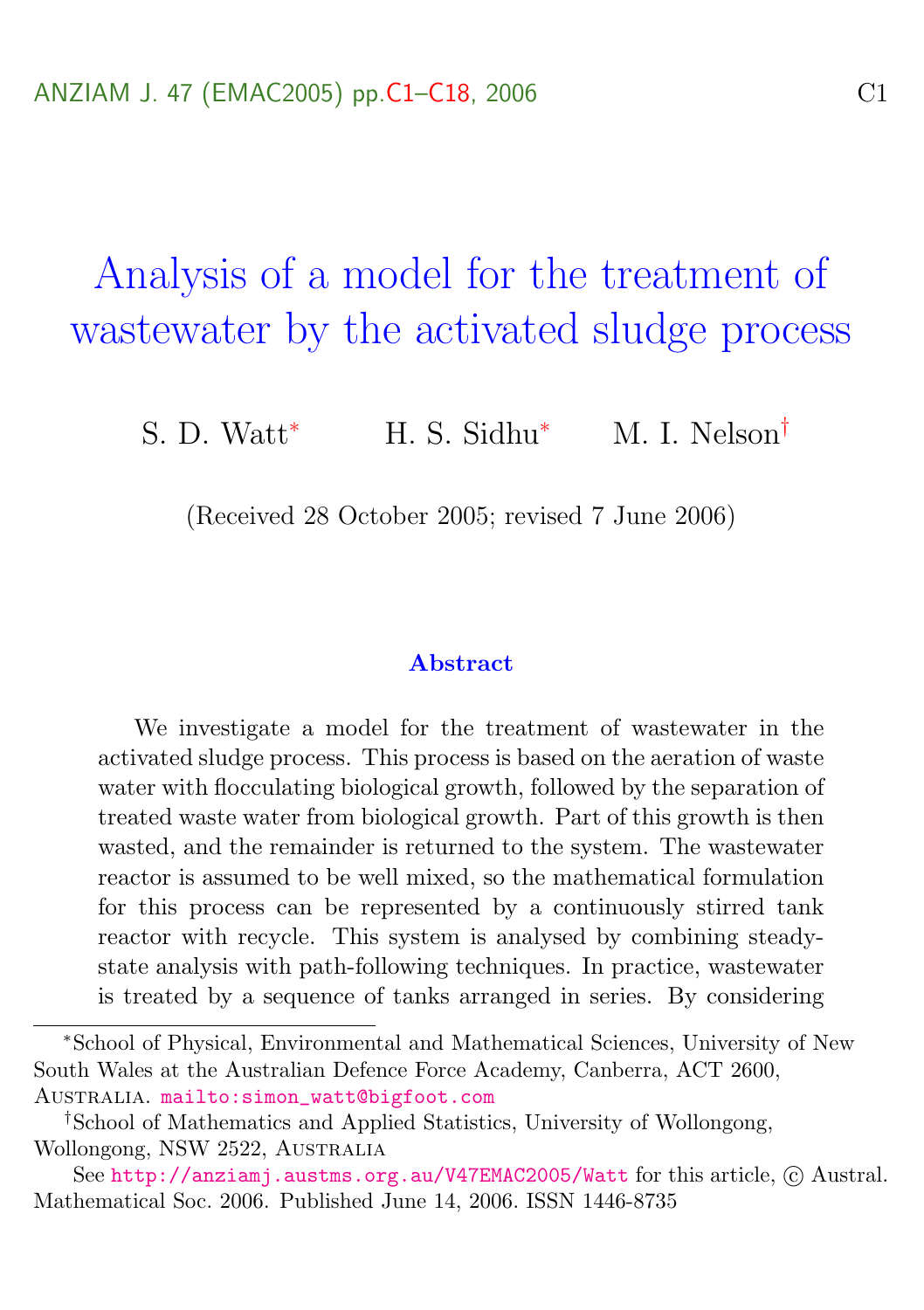<span id="page-1-1"></span>the performance of one tank, our work here provides a benchmark for comparing the performances of multiple tanks.

# **Contents**

| 1 Introduction                    | C2             |  |  |  |  |  |  |
|-----------------------------------|----------------|--|--|--|--|--|--|
| 2 Model equations                 |                |  |  |  |  |  |  |
| 2.1 Dimensional model             | C4             |  |  |  |  |  |  |
| 2.2 Dimensionless equations       | C <sub>5</sub> |  |  |  |  |  |  |
| 3 Behaviour of the system         |                |  |  |  |  |  |  |
|                                   | C8             |  |  |  |  |  |  |
|                                   | C8             |  |  |  |  |  |  |
|                                   | C12            |  |  |  |  |  |  |
| 4 Performance of a single reactor |                |  |  |  |  |  |  |
| <b>5</b> Conclusions              |                |  |  |  |  |  |  |
| <b>References</b>                 |                |  |  |  |  |  |  |

# <span id="page-1-0"></span>1 Introduction

We consider wastewater treatment using an activated sludge process. Curds [\[1\]](#page-16-1) provides a mathematical model of this process. Figure [1](#page-1-0) shows a schematic diagram of the activated sludge process occurring in a well mixed single reactor. There are two types of bacteria and two types of protozoa present in the system which break down the incoming sewage.

In his original papers [\[1,](#page-16-1) [2\]](#page-16-2), Curds investigated the model numerically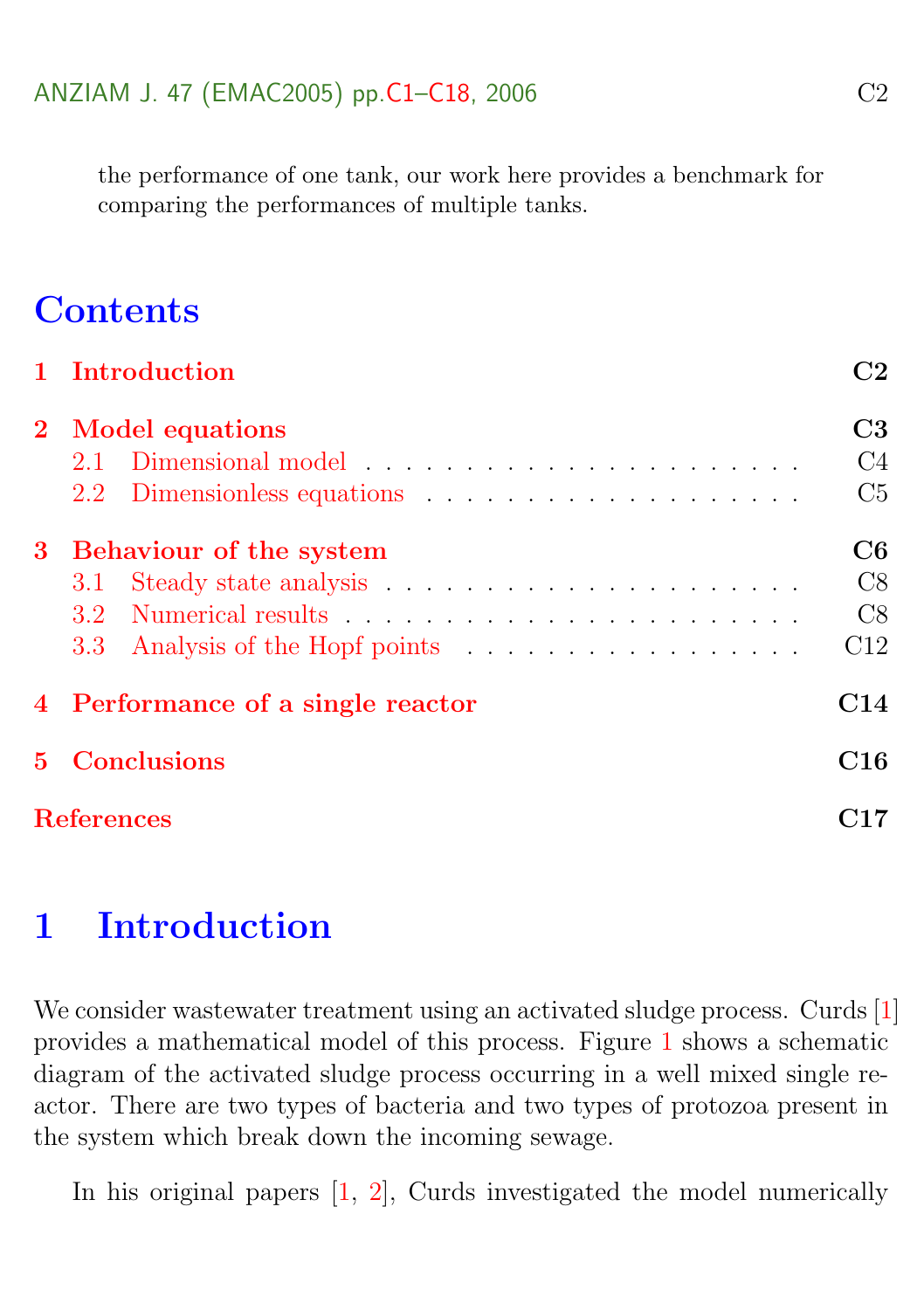### <span id="page-2-1"></span>1 Introduction C3



FIGURE 1: A schematic diagram of the activated sludge process with a single reactor, a settling tank and recycling.

for only one set of physical parameters by numerically solving the system of odes. We investigate the model in greater detail by using bifurcation analysis, similar to that carried out in [\[3\]](#page-16-3) through path following methods and algebraic results. We show that such methods enable optimal operating conditions to be readily obtained.

The main focus of this paper is to analyse the single tank case so that it serves as a benchmark when comparing results with multi-tank reactors. Curds [\[1\]](#page-16-1) extended the system to include up to five reactors. This poses the question of what is the optimal number of reactors to improve the performance of the wastewater treatment process.

# <span id="page-2-0"></span>2 Model equations

To model the activated sludge treatment of wastewater, we use the system proposed by Curds [\[1\]](#page-16-1) which consists of a well mixed single reactor. The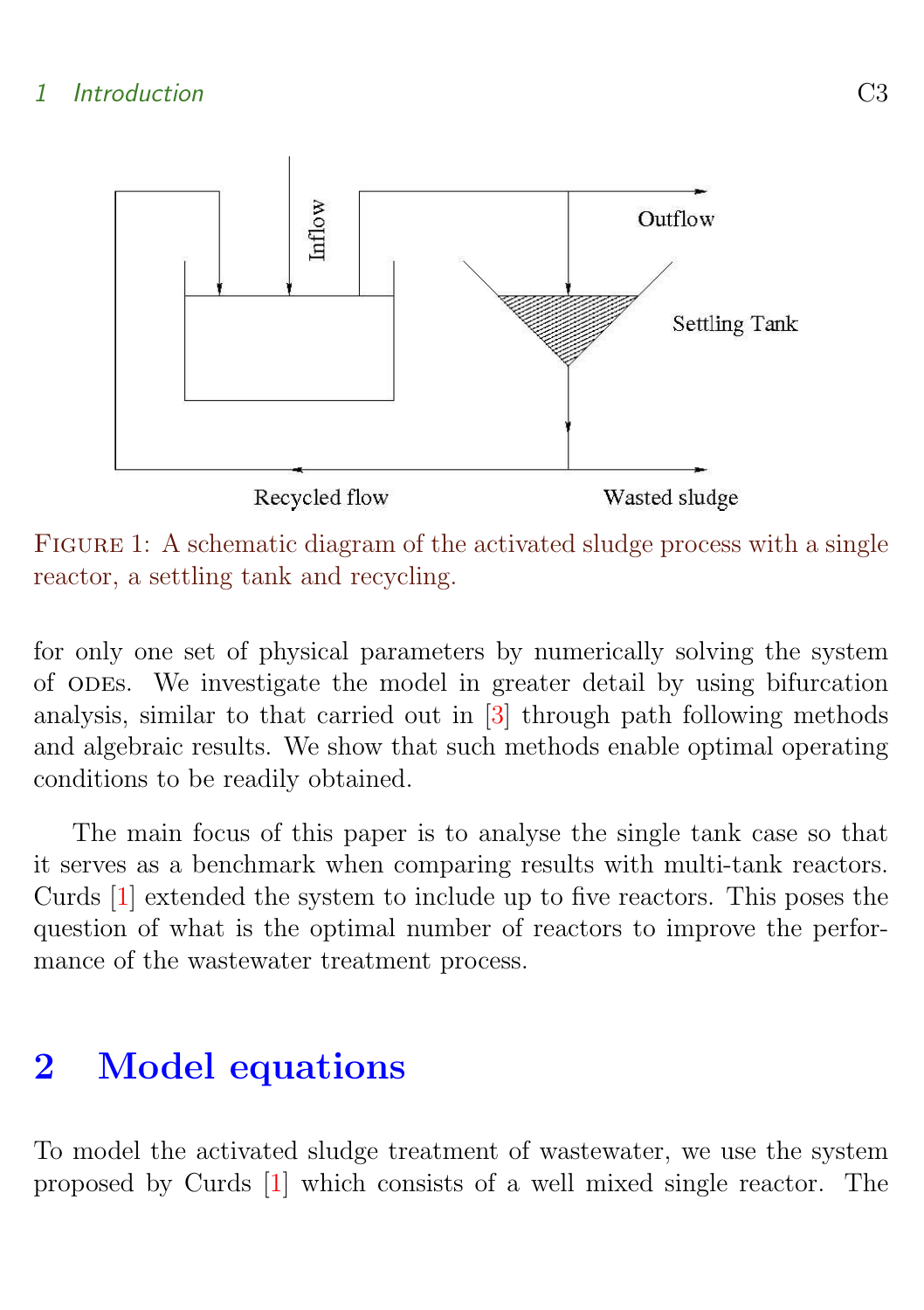### <span id="page-3-1"></span>2 Model equations C4

sewage is pumped in at a constant rate, but then pumped out of the reactor at a constant, but higher, rate. What flows in then gets taken out of the system and the excess overflows into a settling tank, which concentrates the sludge bacteria and the attached protozoa. This then flows out of the settling tank and some of the sludge bacteria is wasted and the rest is recycled.

Apart from inflow and outflow of sewage and sludge, there are various biological reactions breaking down the sewage to bacteria and breaking down bacteria to protozoa, namely

$$
S + X \to X, \quad S + B \to B, \quad B + H \to H, \quad B + P \to P,
$$

where  $S, X, B, H$  and  $P$  are the concentrations of the substrate, sludge bacteria, sewage bacteria, free swimming protozoa and attached and crawling protozoa, respectively.

## <span id="page-3-0"></span>2.1 Dimensional model

The biochemical model here considers two types of bacteria: sludge bacteria and sewage bacteria and two types of ciliated protozoa: free-swimming ciliates and ciliates attached to sludge flocs. Together with concentration of the substrate in the tank, the activated sludge wastewater treatment process given in  $[1]$  is governed by a system of five ODEs:

$$
V\frac{dS}{dt} = F(S_0 - S) - VX\frac{\mu_X S}{Y_X(K_X + S)} - VB\frac{\mu_B S}{Y_B(K_B + S)},
$$
  
\n
$$
V\frac{dX}{dt} = F(X_0 - X) + aF(bX - X) + VX\frac{\mu_X S}{K_X + S},
$$
  
\n
$$
V\frac{dB}{dt} = F(B_0 - B) + VB\frac{\mu_B S}{K_B + S} - VH\frac{\mu_H B}{Y_H(K_H + B)} - VP\frac{\mu_P B}{Y_P(K_P + B)},
$$
  
\n
$$
V\frac{dH}{dt} = F(H_0 - H) + VH\frac{\mu_H B}{K_H + B},
$$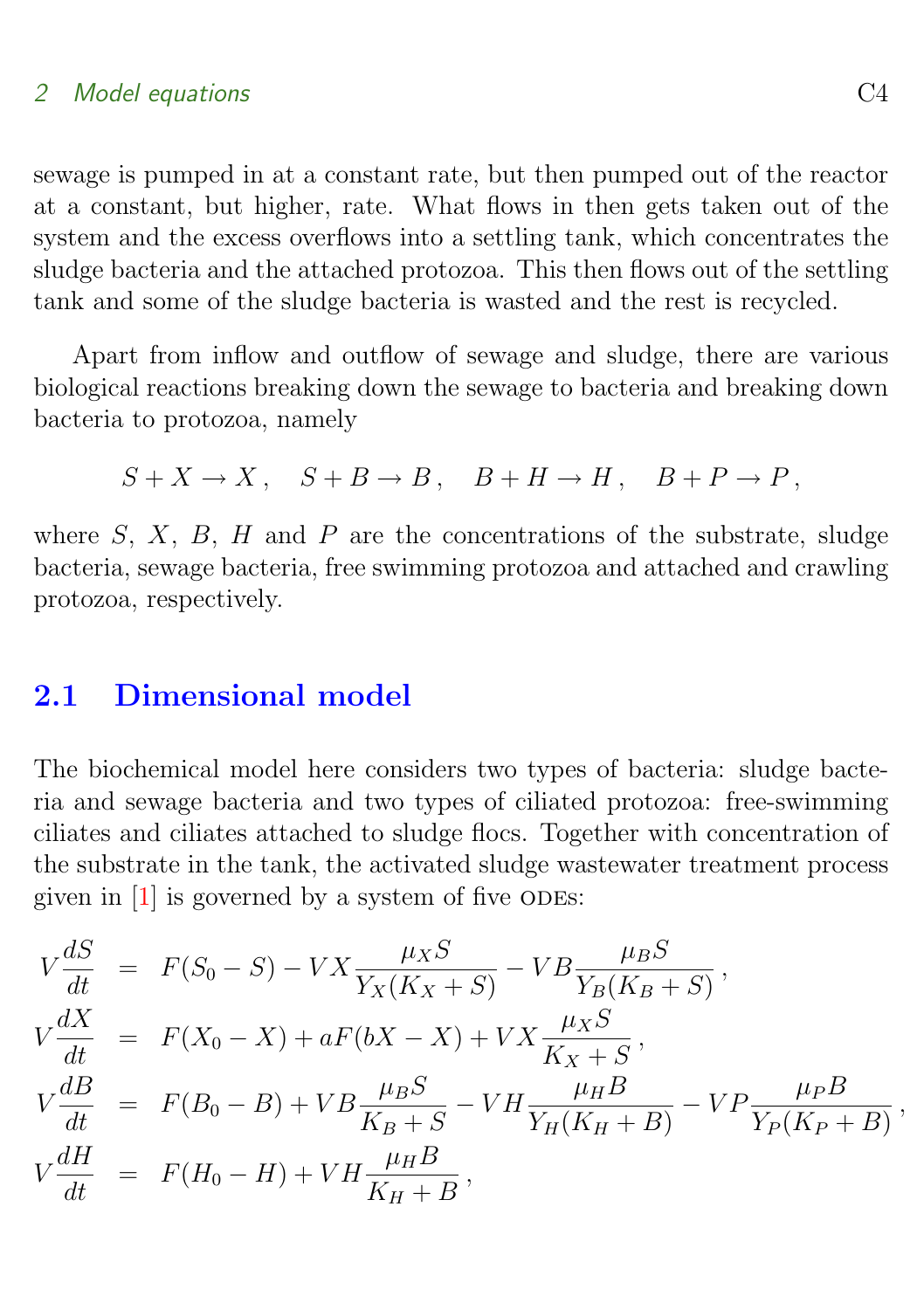#### <span id="page-4-2"></span>2 Model equations C<sub>5</sub>

$$
V\frac{dP}{dt} = F(P_0 - P) + aF(bP - P) + VP\frac{\mu_P B}{K_P + B},
$$

where  $S_0$ ,  $X_0$ ,  $B_0$ ,  $H_0$  and  $P_0$  are the various concentrations in the inflow, V is the volume of the reactor tank,  $F$  is the rate of the inflow,  $a$  is the recycling factor and b is the concentration factor of the sludge and attached protozoa after passing through the settling tank. The biological reactions are assumed to follow Michaelis–Menton dynamics  $[4]$ , where  $\mu_i$  is the maximum specific growth rate,  $Y_i$  is the yield coefficient and  $K_i$  is saturation constant for the various bacteria and protozoa  $i = X, B, H, P$ .

### <span id="page-4-0"></span>2.2 Dimensionless equations

By introducing dimensionless variables for the substrate concentration  $(S^* =$  $S/K_X$ , the sludge bacteria concentration  $(X^* = X/(Y_X K_X))$ , the sewage concentration  $(B^* = B/K_X)$ , the free-swimming protozoa  $(H^* = H/(K_X Y_H))$ , the attached and crawling protozoa  $(P^* = P/(K_X Y_P))$  and time  $(t^* = \mu_X t)$ , the model in dimensionless form is

$$
\frac{dS^*}{dt^*} = \frac{1}{\tau^*} (S_0^* - S^*) - \frac{S^* X^*}{1 + S^*} - \frac{\mu_b^*}{Y_B} \cdot \frac{B^* S^*}{K_B^* + S^*},\tag{1}
$$

<span id="page-4-1"></span>
$$
\frac{dX^*}{dt^*} = \frac{1}{\tau^*} (X_0^* - X^*) + \frac{a(b-1)}{\tau^*} X^* + \frac{S^* X^*}{1 + S^*},\tag{2}
$$

$$
\frac{dB^*}{dt^*} = \frac{1}{\tau^*} (B_0^* - B^*) + \frac{\mu_B^* S^* B^*}{K_B^* + S^*} - \frac{\mu_H^* B^* H^*}{K_H^* + B^*} - \frac{\mu_P^* B^* P^*}{K_P^* + B^*},\tag{3}
$$

$$
\frac{dH^*}{dt^*} = \frac{1}{\tau^*} (H_0^* - H^*) + \frac{\mu_H^* B^* H^*}{K_H^* + B^*},\tag{4}
$$

$$
\frac{dP^*}{dt^*} = \frac{1}{\tau^*} (P_0^* - P^*) + \frac{a(b-1)}{\tau^*} P^* + \frac{\mu_P^* B^* P^*}{K_P^* + B^*},\tag{5}
$$

where  $\tau^* = (\mu_X V/F)$  is the dimensionless residence time.

The dimensionless model contains eight experimentally controllable parameters  $(S_0^*, X_0^*, B_0^*, H_0^*, P_0^*, \tau^*, a$  and b) and seven biochemical kinetic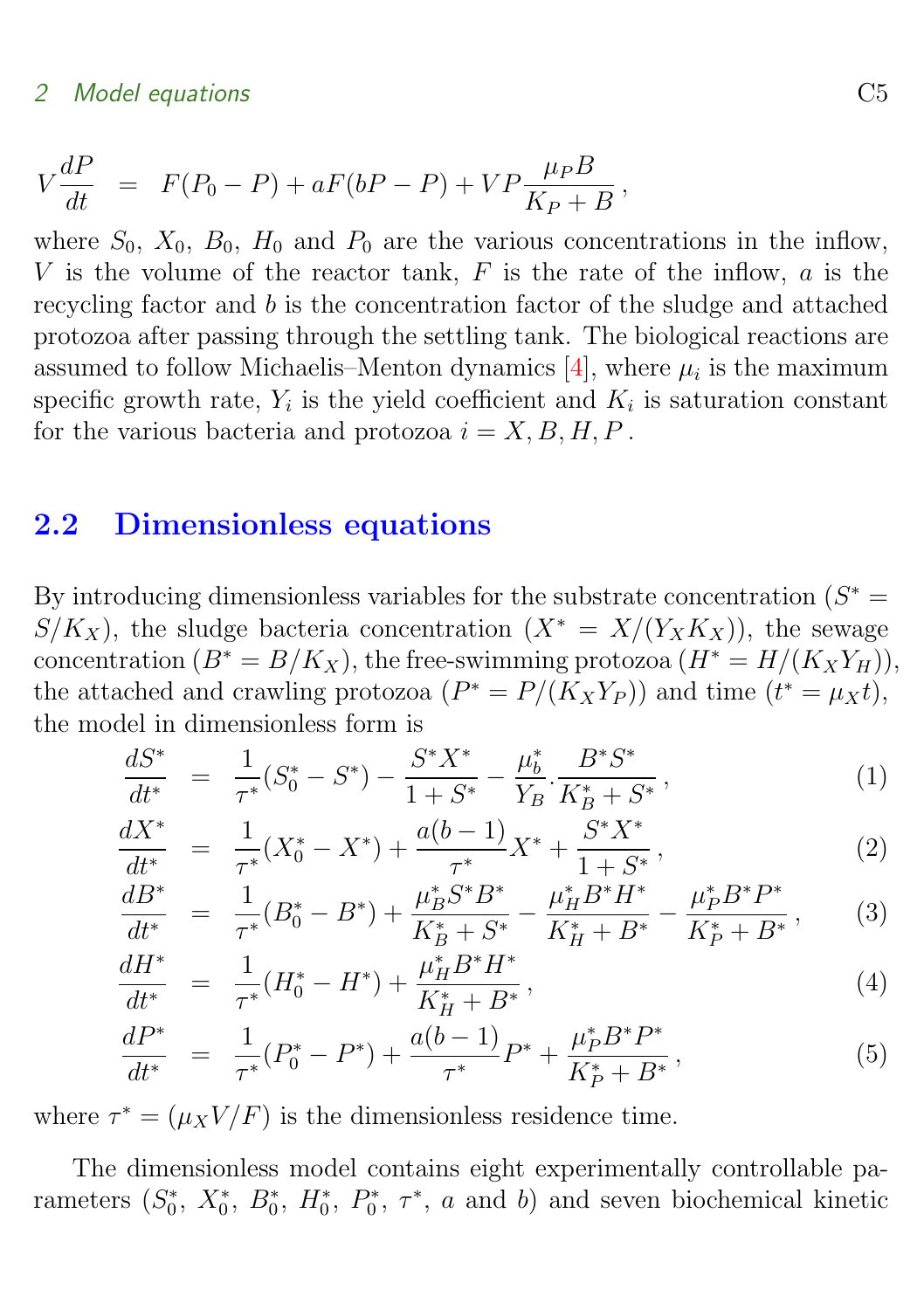#### <span id="page-5-2"></span>2 Model equations C6

constants  $(K_B^*, K_H^*, K_P^*, Y_b, \mu_B^*, \mu_H^*$  and  $\mu_P^*$ ). Note that the constants a and b only ever appear in the combination  $a(b-1)$ , reducing the number of experimentally controllable constants to seven. The values for the kinetic constants are determined by the choice of microbial system. We take the dimensionless residence time  $(\tau^*)$  as the primary bifurcation parameter, leaving the dimensionless substrate concentration in the feed  $(S_0^*)$  and the dimensionless sewage bacteria in the feed  $(B_0^*)$  as possible secondary bifurcation parameters.

A feature of this dimensionless scheme is that there is a one-to-one relationship between the dimensionless variables and their dimensional counterpart. Hence we will often write the dimensionless residence time as just the residence time and so on for other quantities.

# <span id="page-5-0"></span>3 Behaviour of the system

<span id="page-5-1"></span>There are two classes of behaviour in the system  $(1)$ – $(5)$ : steady state (Figure [2a](#page-6-0)) and periodic solution (Figure [2b](#page-6-0)). Both of these have been noted in  $[1, 2]$  $[1, 2]$  $[1, 2]$ . As mentioned in  $[5]$ , "the periodic operation of chemical reactors can lead to improved reactor performance by increasing more reaction products or a more valuable product distribution than a steady-state reactor operation." We verify if this occurs for the one reactor system studied here. Following [\[1\]](#page-16-1), we choose the biochemical parameters in Table [1.](#page-6-1) We also define the inflow concentrations as  $S_0 = 200$  mg/l,  $X_0 = 0$  mg/l (sterile feed),  $B_0 = 30 \text{ mg/l}$ ,  $H_0 = P_0 = 0 \text{ mg/l}$  (no protozoa in the inflow), Recycle rate of 100\%  $(a = 1)$  and Concentration Factor of 1.9  $(b = 1.9)$ . These give the dimensionless parameters  $S_0^* = 40/3$ ,  $X_0^* = H_0^* = P_0^* = 0$ ,  $B_0^* = 2$ ,  $K_B^* = 2/3$ ,  $K_H^* = K_P^* = 4/5$ ,  $\mu_B^* = 5/3$  and  $\mu_H^* = \mu_P^* = 7/6$ . The dimensional parameter given above were also used in [\[5\]](#page-16-5), so we believe they are representative of realistic values.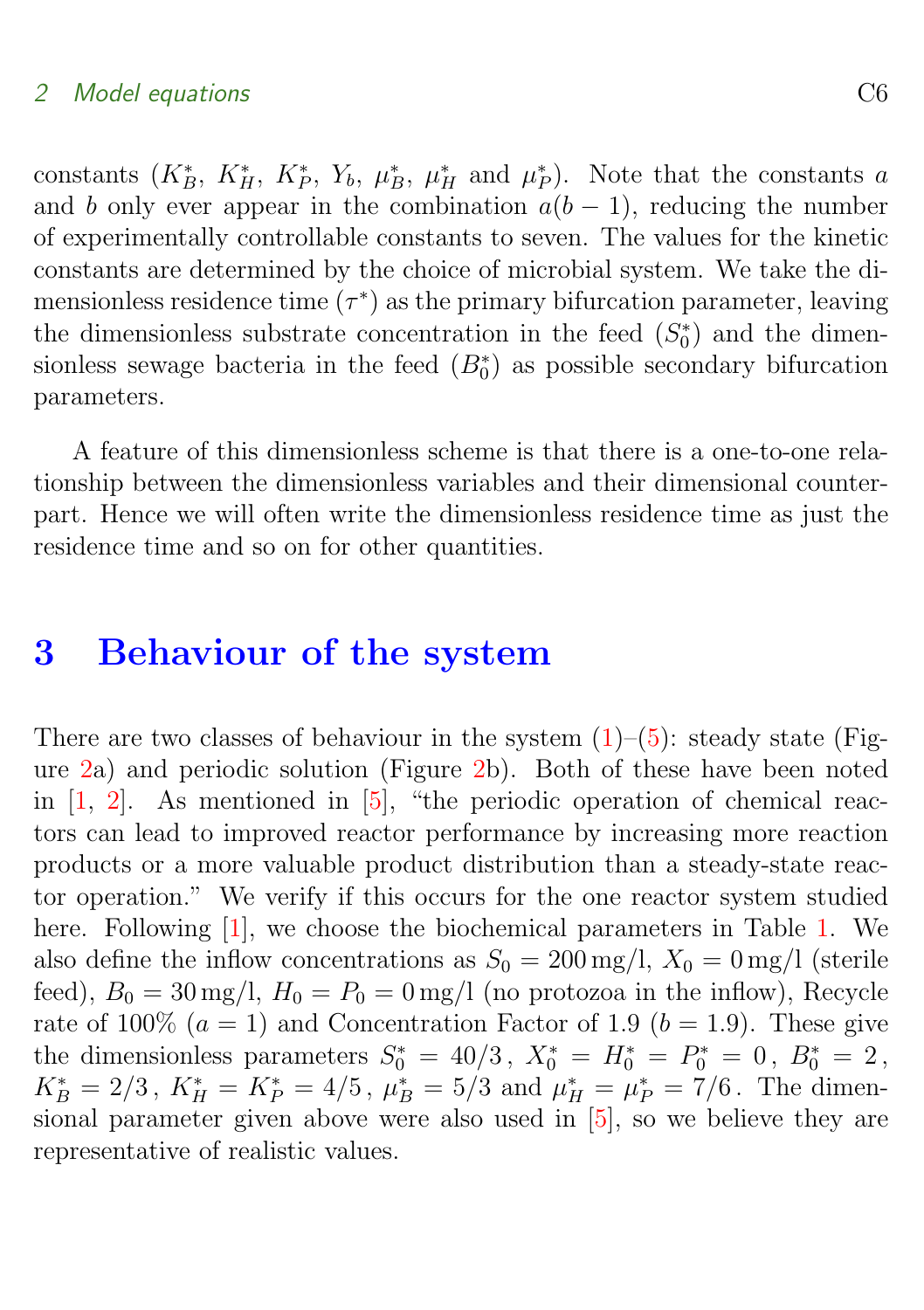

<span id="page-6-0"></span>FIGURE 2: A numerical solution of [\(1\)](#page-4-1)–[\(5\)](#page-4-1) for (a)  $\tau^* = 3$  and (b)  $\tau^* = 1.3$ . Note that the solutions have been scaled and translated to fit on the same graph.

<span id="page-6-1"></span>

| TABLE 1: Biochemical parameters |                                                                                |            |       |  |  |  |  |  |  |
|---------------------------------|--------------------------------------------------------------------------------|------------|-------|--|--|--|--|--|--|
| Organism                        | Maximum specific                                                               | Saturation | Yield |  |  |  |  |  |  |
| i                               | growth rate $\mu_i$ (h <sup>-1</sup> ) constant $K_i$ (mg/l) coefficient $Y_i$ |            |       |  |  |  |  |  |  |
| $\boldsymbol{X}$                | 0.3                                                                            | 15         | 0.5   |  |  |  |  |  |  |
| B                               | 0.5                                                                            | 10         | 0.5   |  |  |  |  |  |  |
| Н                               | 0.35                                                                           | 12         | 0.5   |  |  |  |  |  |  |
|                                 | 0.35                                                                           |            | O 5   |  |  |  |  |  |  |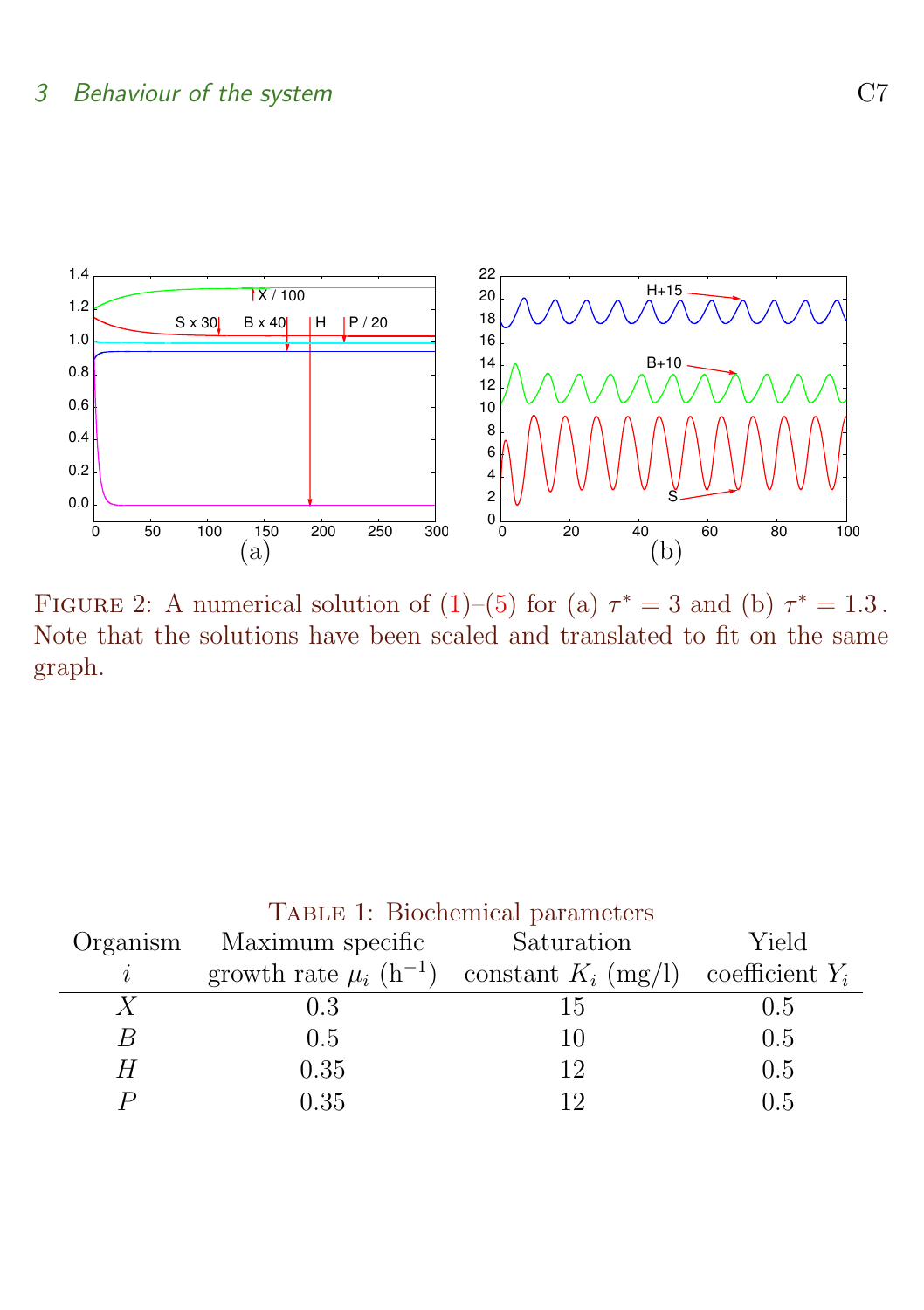<span id="page-7-2"></span>

| <b>TADLE 2.</b> Steady states for $t = 0$ . |                             |                   |                         |                             |                               |  |  |  |
|---------------------------------------------|-----------------------------|-------------------|-------------------------|-----------------------------|-------------------------------|--|--|--|
| Jase                                        | $C^*$                       | $X^{\ast}$        | R*                      | $H^\ast$                    | $D^*$                         |  |  |  |
|                                             | $111 - \sqrt{12001}$<br>12  |                   | $97+\sqrt{12001}$<br>24 |                             |                               |  |  |  |
| $\overline{2}$                              | 29                          | 240010<br>2001    | $\frac{61}{23}$         |                             |                               |  |  |  |
| 3                                           | $317 + \sqrt{123609}$<br>51 |                   | $\frac{2}{85}$          |                             | $2823 - 5\sqrt{123609}$<br>51 |  |  |  |
| 4                                           | 29                          | 11987650<br>90219 | $\frac{2}{85}$          |                             | 20556<br>1037                 |  |  |  |
| 5                                           | $71+\sqrt{7041}$<br>15      |                   | $\frac{8}{25}$          | $897 - 5\sqrt{7041}$<br>150 |                               |  |  |  |
| 6                                           | 29                          | 697418<br>5307    | $\frac{8}{25}$          | 2682<br>1525                |                               |  |  |  |

<span id="page-7-1"></span>TABLE 2: steady states for  $\tau^* = 3$ .

## 3.1 Steady state analysis

The steady states of  $(1)$ – $(5)$  are found by setting the time derivatives to equal zero. The resulting equations can be solved analytically. The solutions fall into six cases, each corresponding to different combinations of  $X^*$ ,  $H^*$ and  $P^*$  equaling to zero. As an example, and as starting points for the path following methods, we provide the steady states for  $\tau^* = 3$  in Table [2.](#page-7-1)

## <span id="page-7-0"></span>3.2 Numerical results

Although the steady-state solutions of  $(1)$ – $(5)$  can be found analytically, we choose to find the solutions numerically using the path following software package Auto [\[6\]](#page-17-0), as it easily determines the stability of the solutions by finding the eigenvalues of the corresponding Jacobian and determines the location of Hopf bifurcations and branch points.

Figures [3](#page-8-0)[–7](#page-10-0) shows how the different cases of steady-solutions depend on the (dimensionless) residence time,  $\tau^*$ .

We note that the curves are monotonic, either increasing or decreasing,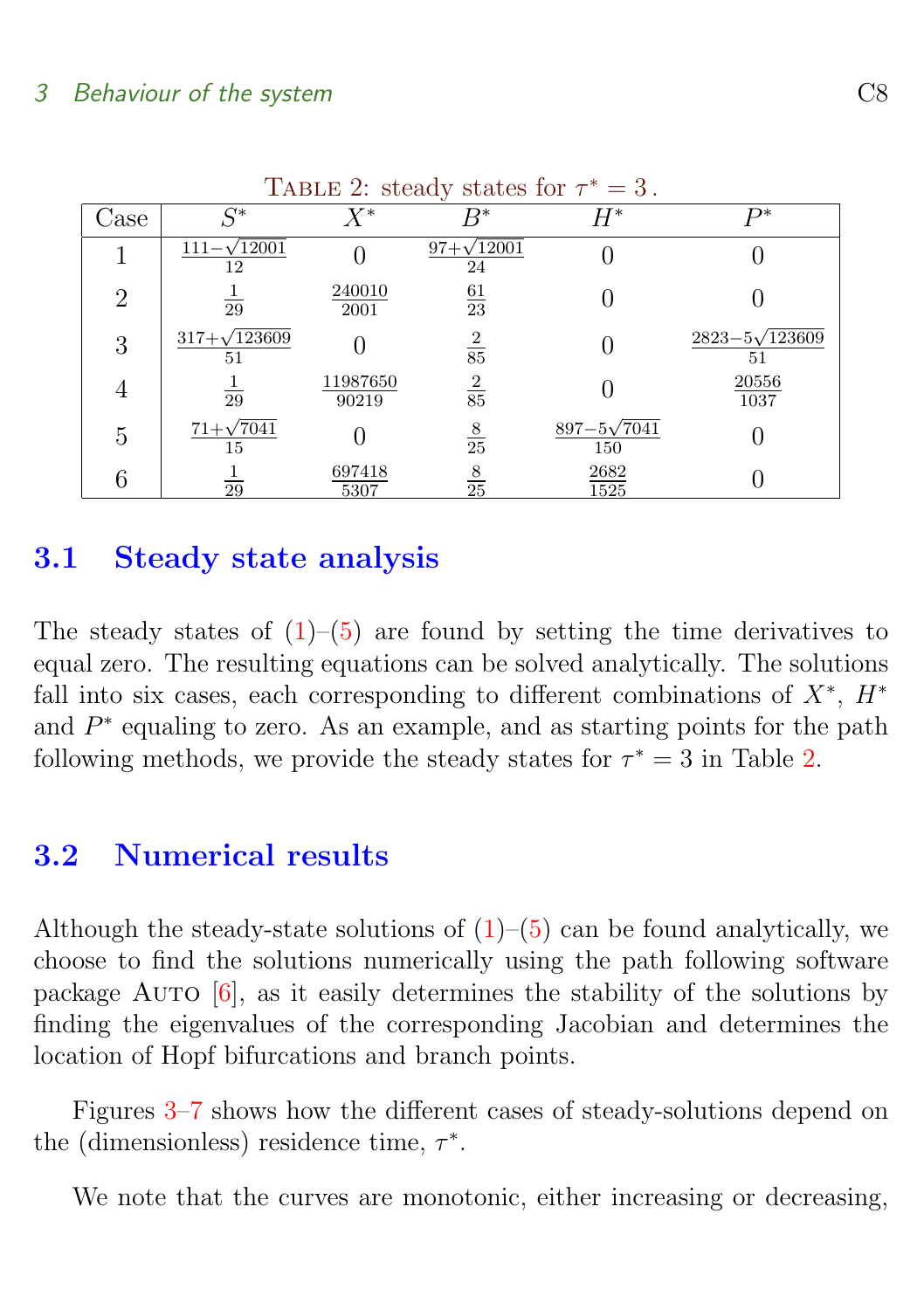

<span id="page-8-0"></span>FIGURE 3: AUTO shows the location of steady state solutions of  $(1)$ – $(5)$  as functions of the residence time  $\tau^*$  for  $S^*, X^*, B^*, H^*$  and  $P^*$  in Figures [3–](#page-8-0)[7](#page-10-0) respectively. Note: steady state solutions from the different cases can lie on top of each other. For example, here the steady state solutions for Cases 2, 4 and 6 lie on each other on the lowest curve. This explains why six distinct curves are not observed in each of Figures [3](#page-8-0)[–7.](#page-10-0)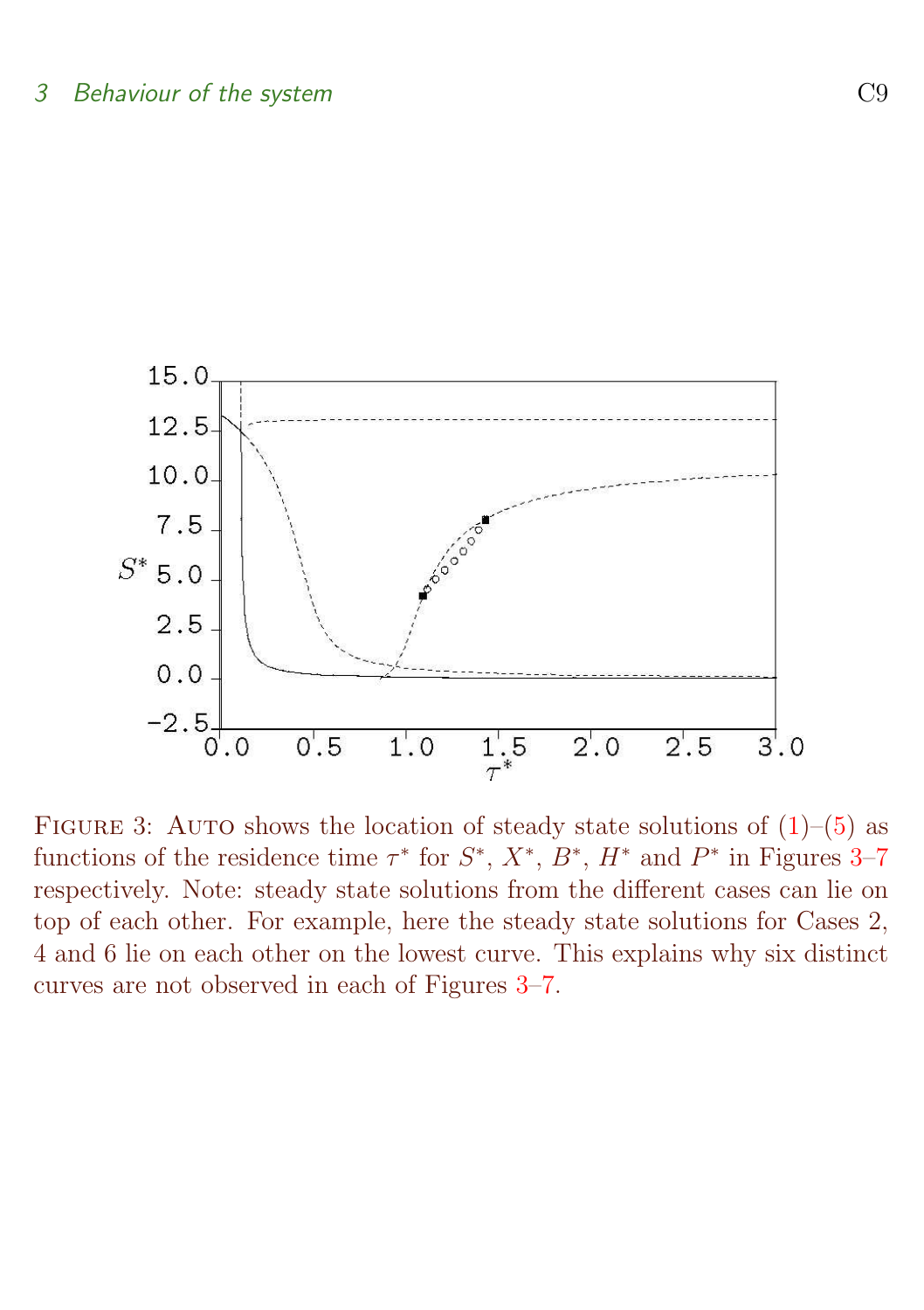





Figure 5: as for Figure [3.](#page-8-0)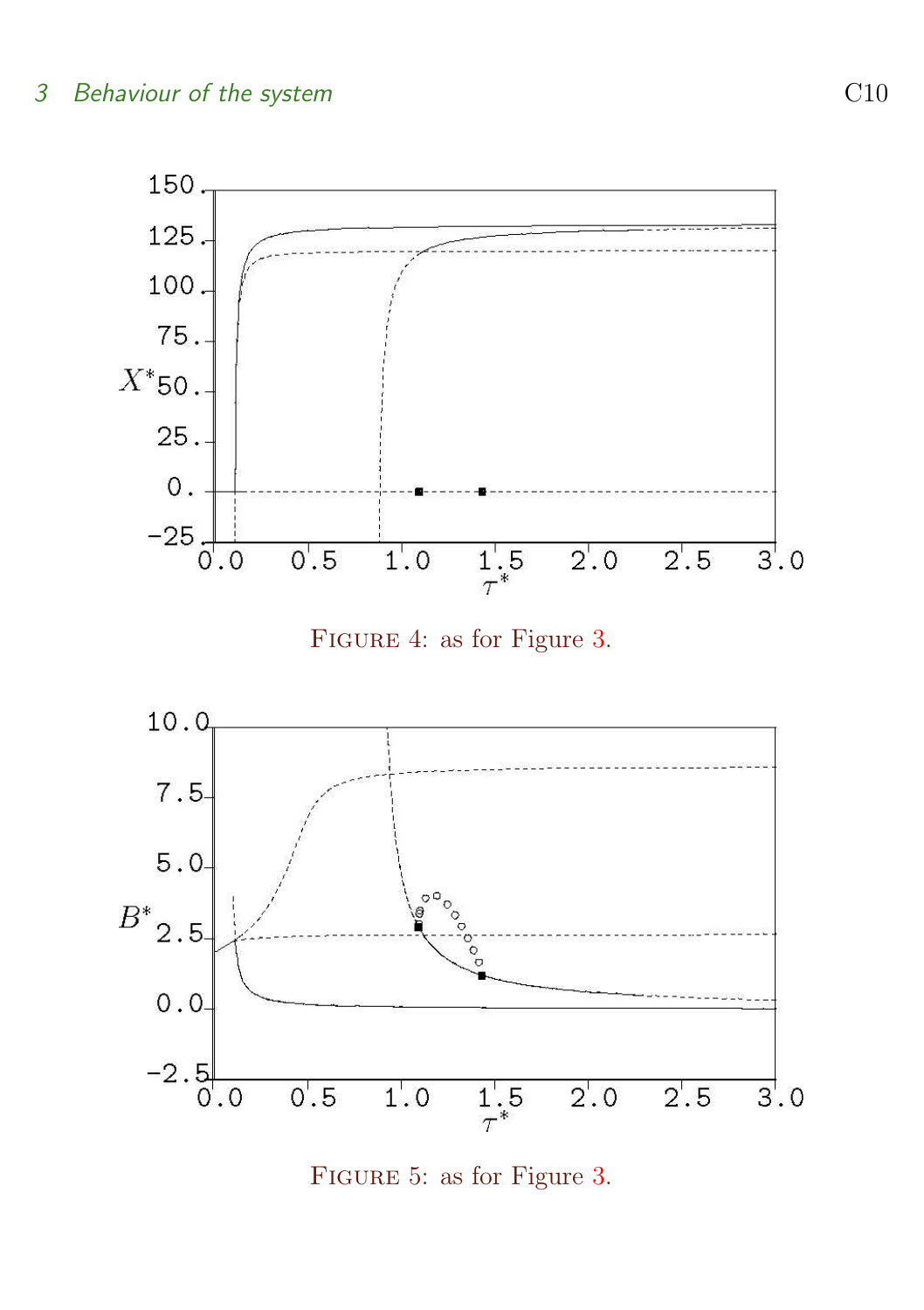





<span id="page-10-0"></span>Figure 7: as for Figure [3.](#page-8-0)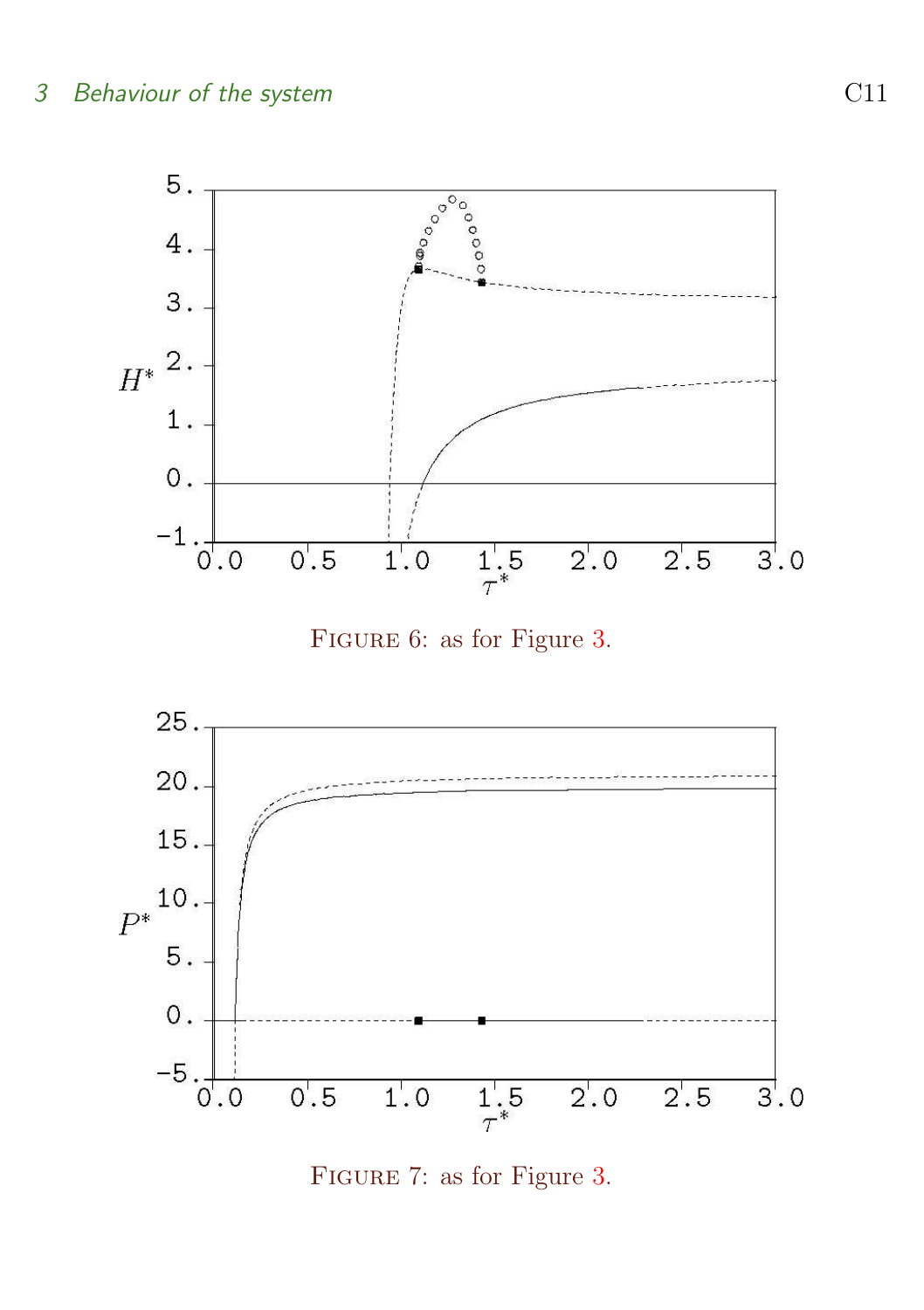#### 3 Behaviour of the system Services and Contact Services and C12

as a function of  $\tau^*$ . In the figures, the filled-in square boxes represent Hopf bifurcations, where the eigenvalues of the Jacobian matrix are purely imaginary, indicating the onset of the periodic solutions, and represented by open circles on the plots. We plotted the time average of the periodic solutions. Although the open circles imply that the orbits are unstable, by analysing the eigenvalues of the monodromy matrix, we find that the orbits are stable in the  $S^*$ - $B^*$ - $H^*$ -space (that is, choosing  $X^* = P^* = 0$  initially), as seen in Figure [2b](#page-6-0).

## <span id="page-11-0"></span>3.3 Analysis of the Hopf points

Figures [3–](#page-8-0)[7](#page-10-0) show that two Hopf points occur at  $\tau^* \approx 1.09$  and  $\tau^* \approx 1.42$ . By varying one of the controllable parameters, the location of the Hopf points also changes.

In Figure [8a](#page-12-0), by decreasing  $S_0^*$  the two Hopf points move closer together, until they coalesce at a point (known as the double Hopf point or the  $H2_1$  degenerate point), after which there are no Hopf points, as shown in Figure [8b](#page-12-0). Decreasing  $B_0^*$ , the Hopf points reappear again, as shown in Figure [8c](#page-12-0). From Figure [8](#page-12-0) and other numerical investigations, we note that the Hopf points only seem to occur on one branch of the steady state solution.

We can find an analytic relationship between the location of the two Hopf points in the  $(\tau^*, S_0^*)$ -parameter plane (see Figure [9a](#page-13-1)). The location of the  $H2_1$  point is  $(\tau^*, S_0^*) \approx (1.28, 10, 59)$ . Hence for  $S_0^* < 10.59$ , no Hopf points will occur and therefore no oscillations can take place for any residence time or flow rate.

By repeating the above process for different values of  $B_0^*$ , we determine the  $H2_1$  locus in the  $(S_0^*, B_0^*)$ -parameter plane, as shown in Figure [9b](#page-13-1). This divides the parameter space into two regions where oscillations are and are not possible for a range of residence times.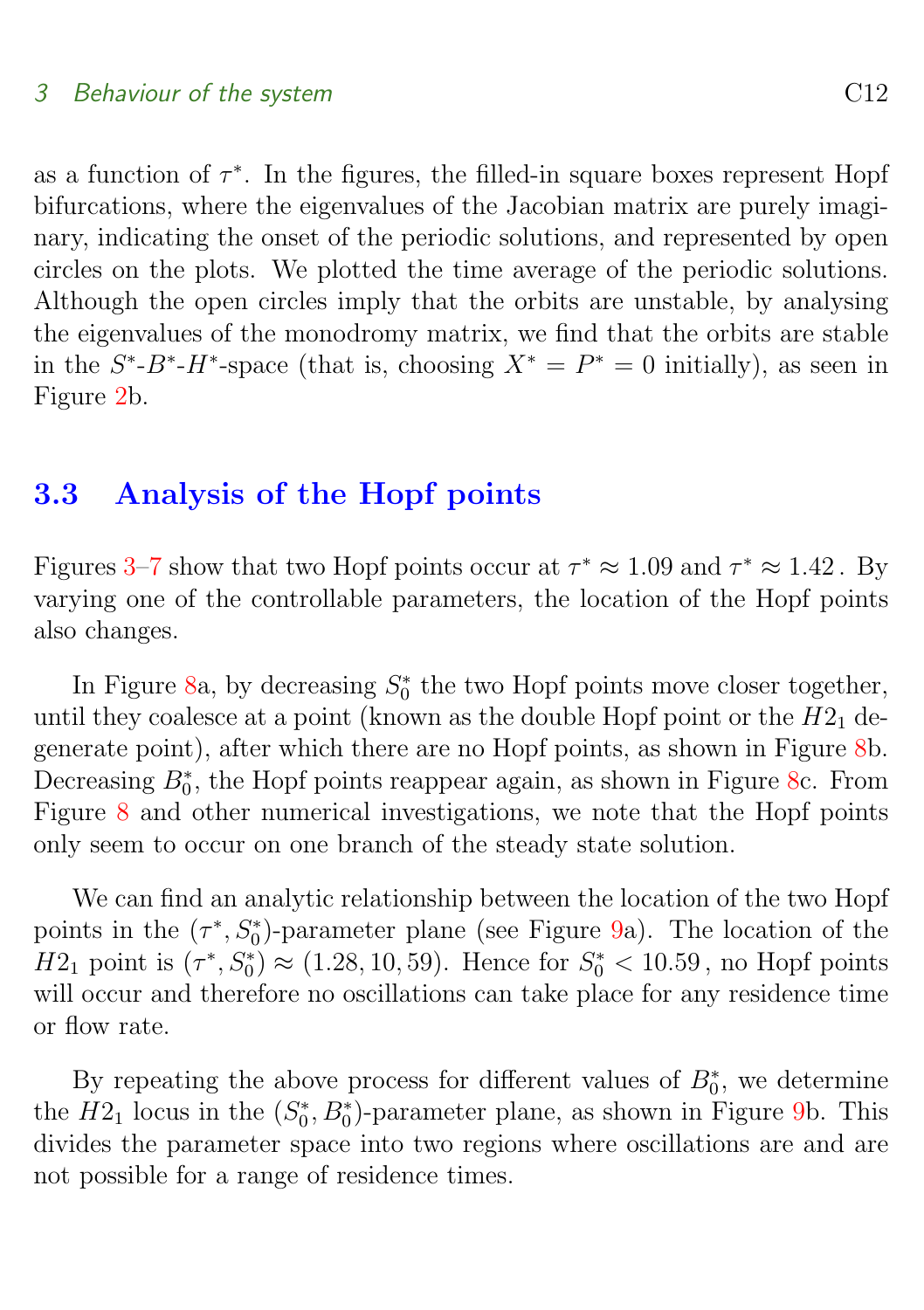

<span id="page-12-0"></span>FIGURE 8: The location of the Hopf bifurcations for (a)  $S_0^* = 12$  and  $B_0^* = 2$ ; (b)  $S_0^* = 10$  and  $B_0^* = 2$ ; (c)  $S_0^* = 10$  and  $B_0^* = 1.7$ . Note that the Hopf points are denoted by solid black boxes.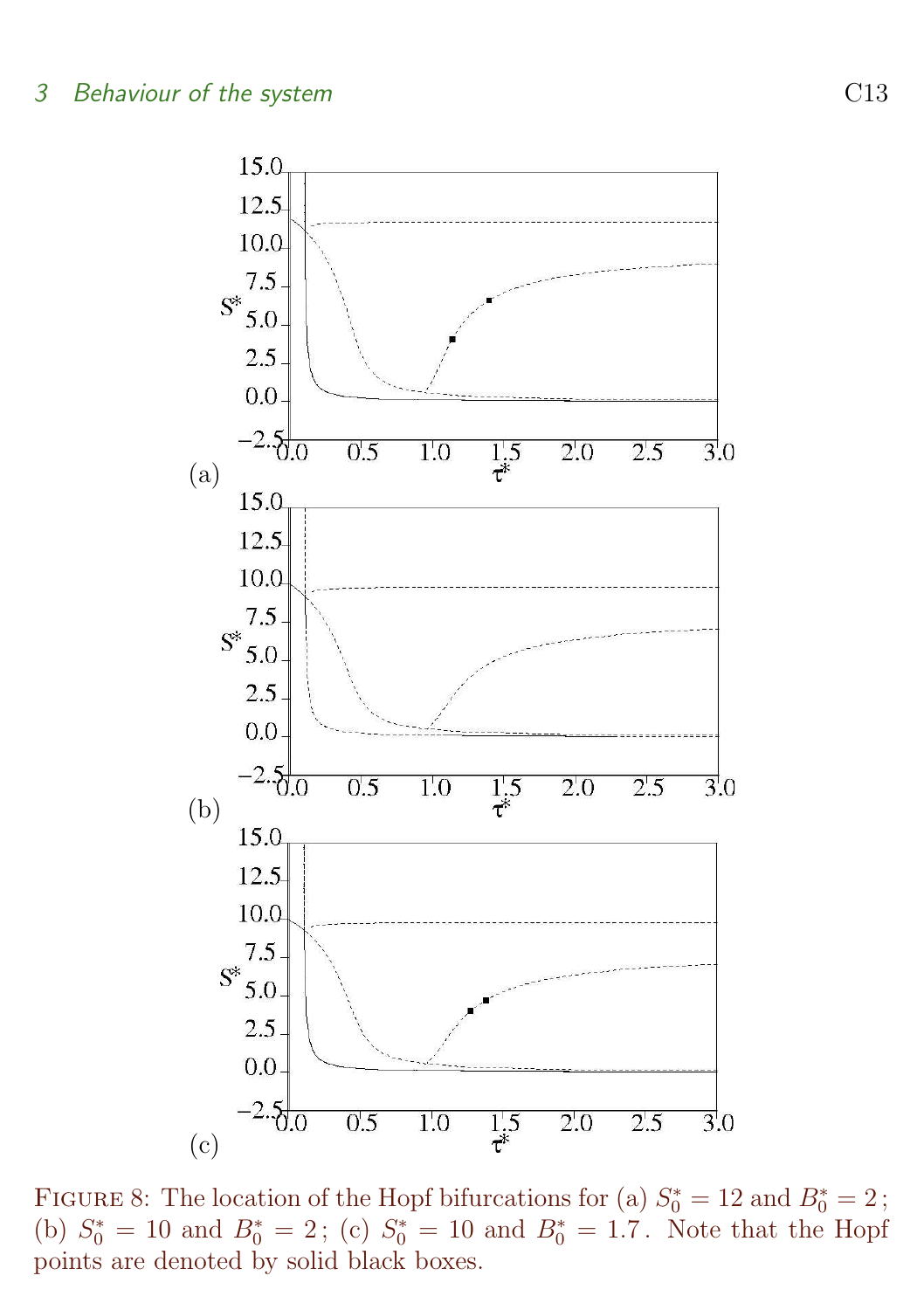### <span id="page-13-2"></span>3 Behaviour of the system Services of the system Services of the system Services of the Services of the Services of the Services of the Services of the Services of the Services of the Services of the Services of the Servic



<span id="page-13-1"></span>FIGURE 9: Graphs showing (a) the location of the Hopf locus for  $B_0^* = 2$ and (b) the two regions where oscillations are and are not possible in the  $(S_0^* - B_0^*)$ -parameter space.

# <span id="page-13-0"></span>4 Performance of a single reactor

Using the analysis from the previous sections, we now determine the conditions for optimising the performance for a single reactor. The definition of reactor performance is very much dependent upon the process involved. For example, Sidhu and Nelson [\[3\]](#page-16-3) used the reactor productivity,  $X^*/\tau^*$ , as a performance indicator. Here we choose the treatment efficiency, proposed in [\[7\]](#page-17-1):

$$
Treatment Efficiency = 100 \times \left(\frac{S_0^* - S^*}{S_0^*}\right).
$$

The two extreme cases are:  $S^* = S_0^*$  where none of the substrate has been broken down, so the efficiency is  $0\%$ ; and  $S^* = 0$  where all of the substrate has been broken down, so efficiency is 100%. In Figure [10,](#page-14-0) we show the different efficiencies for the four different steady state substrate concentrations as a function of the residence time. Note that for  $H^* = P^* = 0$  (Case 2 from Section [3.1\)](#page-5-1),  $H^* = 0$  (Case 4) and  $P^* = 0$  (Case 6), the steady state substrate concentrations are the same and so lie on top of each other, on curve D. For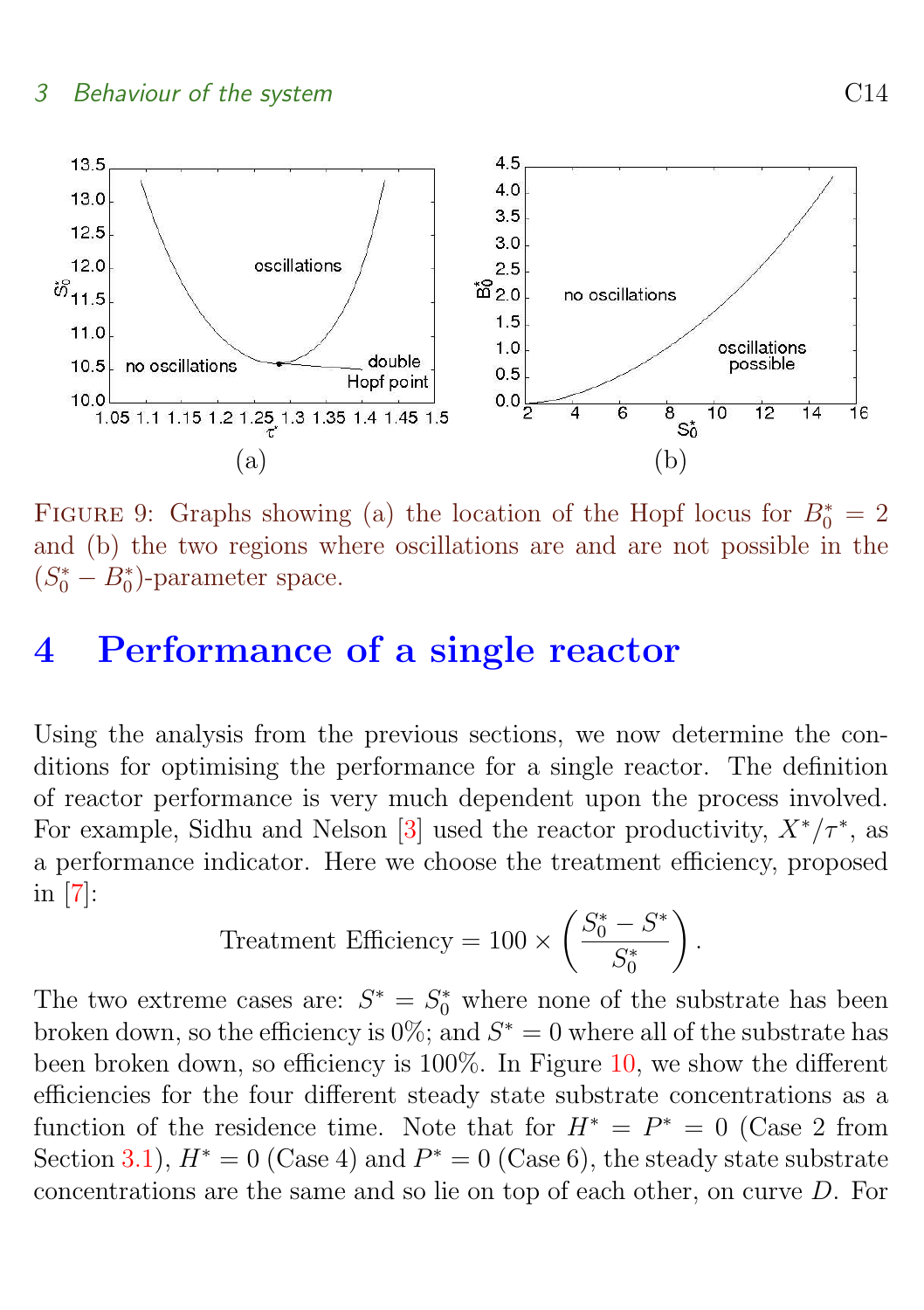

<span id="page-14-0"></span>FIGURE 10: The treatment efficiency of a single reactor as a function of the residence time where: A denotes  $X^* = H^* = 0$ ; B denotes  $X^* = P^* = 0$ ; C denotes  $X^* = H^* = P^* = 0$ ; and D denotes  $H^* = P^* = 0$ ,  $H^* = 0$  and  $P^* = 0$ .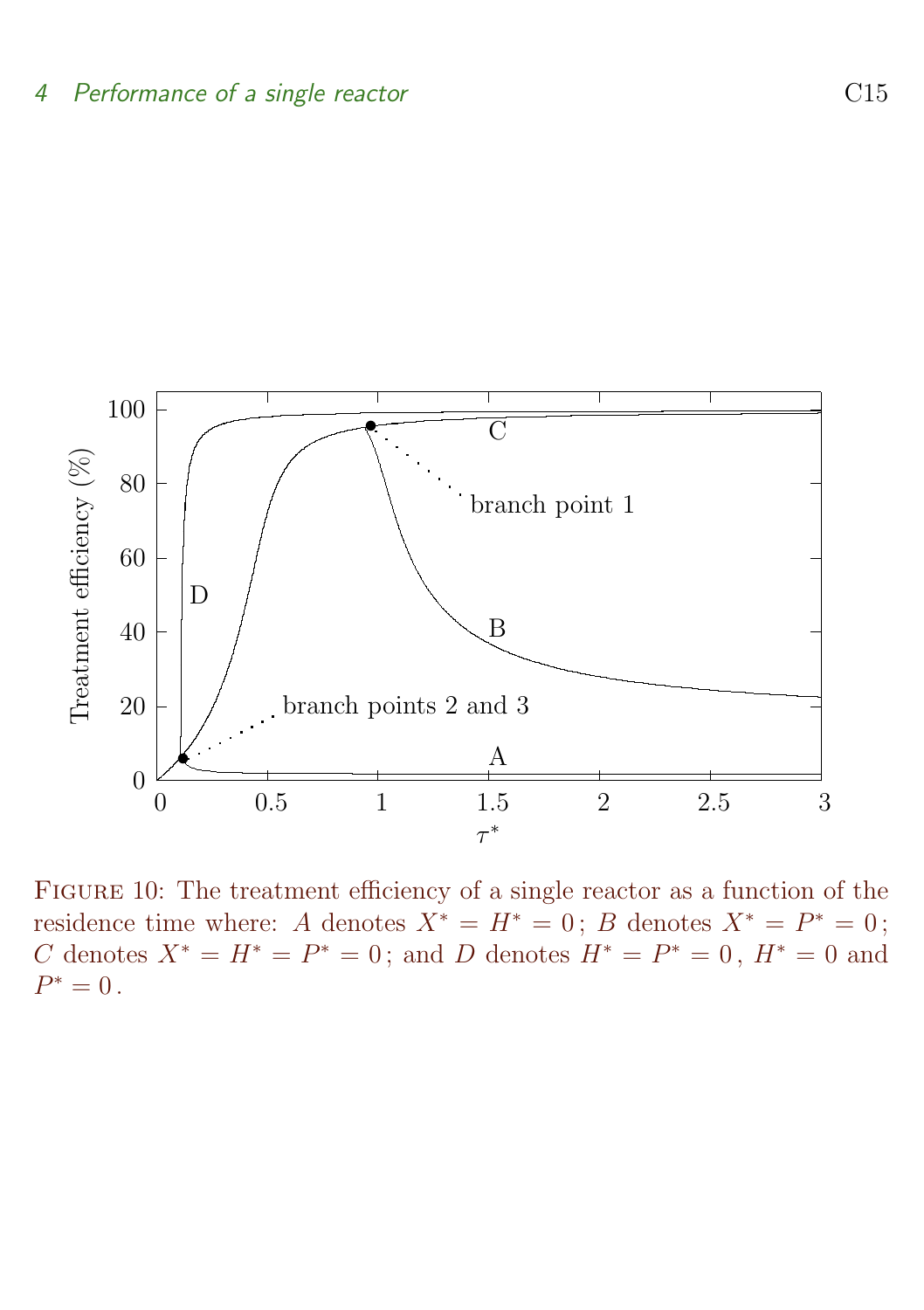#### <span id="page-15-1"></span>4 Performance of a single reactor C16

the chosen parameters, only two of the branches are globally stable: Case 1 for  $\tau^*$  < 0.114 and Case 4 for  $\tau^*$  > 0.114. When measuring the efficiency of the system, we only have to worry about these two cases. From the figure, one conclusion would be to make the residence time as long as possible, corresponding to slowing down the inflow rate or having a reactor with a very large volume. However, infinite residence times are not possible in practice. For a desired efficiency of 99%, we need to have a residence time  $\tau^* > 0.85$ (that is, residence time longer than 2.83 hours). If we were interested in periodic solutions, as they exist for  $1.09 < \tau^* < 1.42$  (between the two Hopf points from Figures  $3-7$  $3-7$ , the efficiency ranges between  $39\%$  and  $68\%$ , which is significantly lower than optimal and gives a different result than [\[5\]](#page-16-5).

# <span id="page-15-0"></span>5 Conclusions

We undertook a preliminary investigation of the activated sludge process for wastewater treatment using a single reactor. The process is modelled using five odes, corresponding to the change in the various concentrations: substrate, sludge bacteria, sewage bacteria, free swimming cilliated protozoa and attached and crawling protozoa.

Using the path following software package  $AUTO$  [\[6\]](#page-17-0), we carried out a steady state analysis. We showed that for different controllable parameters, namely the substrate and sewage bacterial concentrations in the inflow and the rate of inflow, it is possible to have either a steady state or periodic behaviour. Consequently, we also find operating regimes where periodic behaviour is not possible.

Finally, we investigated the conditions for increasing the performance of the system. We used the treatment efficiency as the performance indicator. We found that, in general, the longer the residence time, the better the efficiency. Furthermore, we found that, unlike the observations of [\[5\]](#page-16-5), periodic operation did not improve the efficiency of this system (efficiency was sig-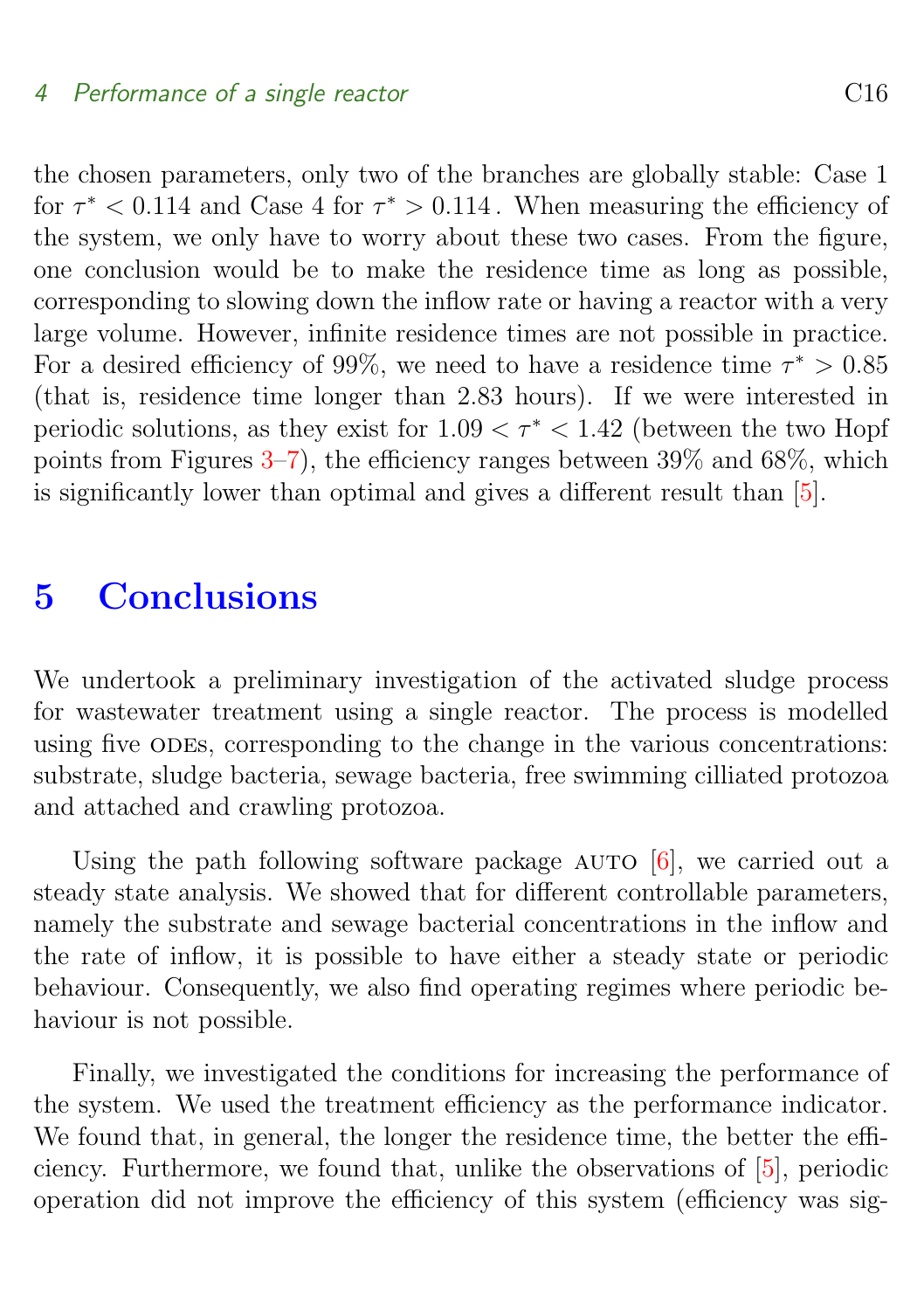## <span id="page-16-6"></span>5 Conclusions C17

nificantly lower than the steady state operation) for the parameter values considered by Curds [\[1\]](#page-16-1). The analysis undertaken here will be used as a benchmark for further work, particularly when we compare the performance between the single reactor and multi-reactor cascade for the wastewater treatment system.

Acknowledgment: This work was supported by a grant from the Australian Research Council (DP0559177).

# References

- <span id="page-16-1"></span><span id="page-16-0"></span>[1] C. R. Curds. Computer simulations of microbial population dynamics in the activated-sludge process. Water Research, 5:1049–1066, 1971. [C2,](#page-1-1) [C3,](#page-2-1) [C4,](#page-3-1) [C6,](#page-5-2) [C17](#page-16-6)
- <span id="page-16-2"></span>[2] C. R. Curds. A computer-simulation study of predator-prey relationships in a single-stage continuous-culture system. Water Research, 5:793–812, 1971. [C2,](#page-1-1) [C6](#page-5-2)
- <span id="page-16-3"></span>[3] H. S. Sidhu and M. I. Nelson. Improving bioreactor performance: are two CSTBs always better than one? Proceedings of the 33rd Australian Chemical Engineering Conference: Chemeca 2005, Brisbane, 2005. [C3,](#page-2-1) [C14](#page-13-2)
- <span id="page-16-4"></span>[4] J. Monod. The growth of bacterial culture. Annual review of Microbiology, 3:371–394, 1949. [C5](#page-4-2)
- <span id="page-16-5"></span>[5] S. Jianqiang and A. K. Ray. Performance improvement of activated sludge wastewater treatment by nonlinear natural oscillations. Chem. Eng. Technol., 23(12):1115–1122, 2000. [C6,](#page-5-2) [C16](#page-15-1)